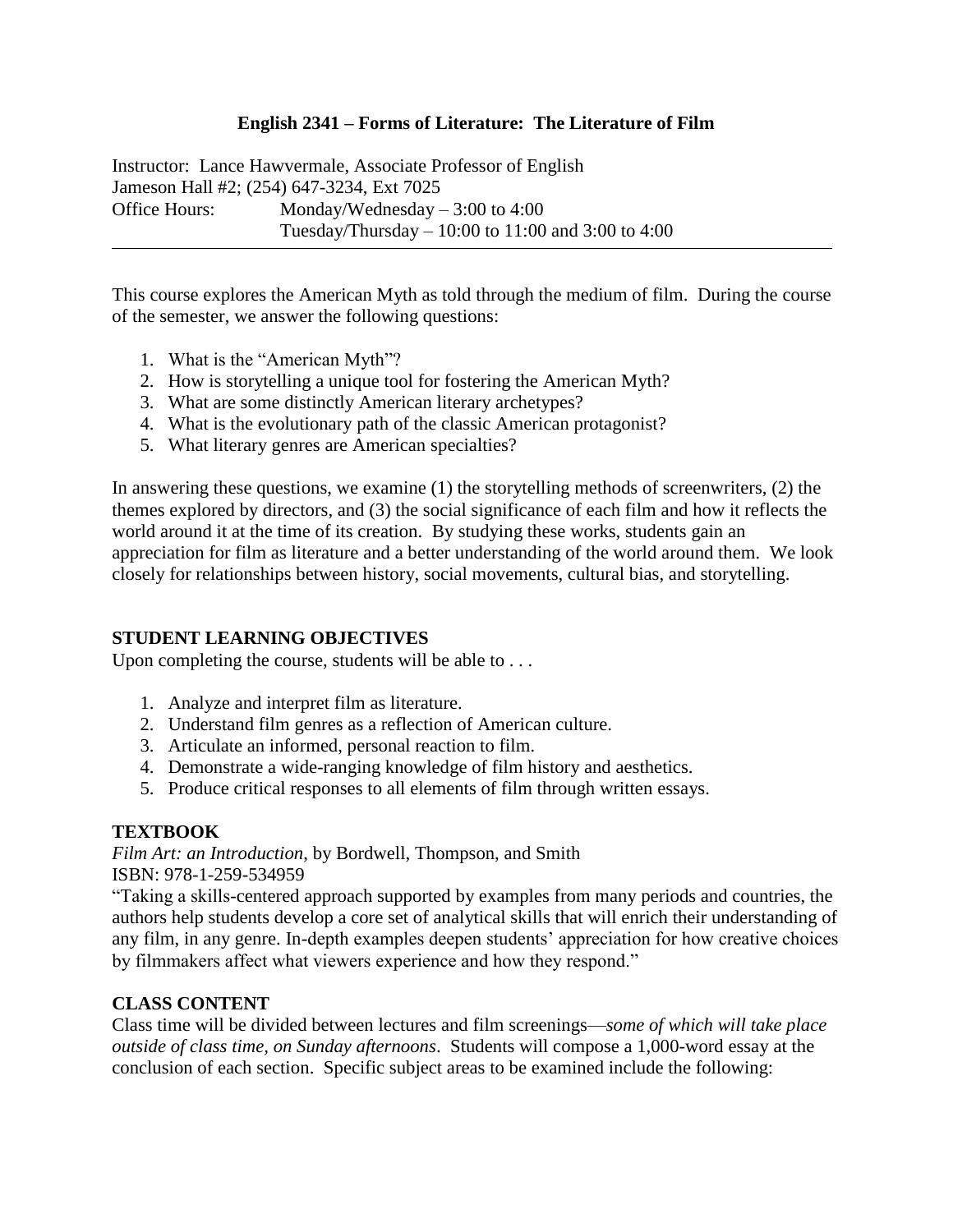# **Week 1: Introduction – Overview, Terminology, and the American Myth**

We create the foundation for future class discussions, discuss the **Joseph Campbell thesis,** and agree upon a meaning of "American Myth." We break down the course syllabus and MLA style, talk about the importance of genre to filmmaking, and randomly select a film for the final student project.

## **Week 2: The Myth of the American West**

The literature of the west has shaped our identity and provided our relatively young nation with a unique pantheon of semi-historic heroes. These stories, from the dime-store novels of the nineteenth century to the works of modern cinema, have created an archetypal protagonist who is distinctly "American."

Excerpts and scenes from these films: *The Searchers, Butch Cassidy and the Sundance Kid, A Fistful of Dollars, High Noon* Student Essay: *Unforgiven*, director Clint Eastwood, 1992

 $\implies$  Quiz over *Film Art*, pages 9 - 25

**Director/actor response #1 due.**

## **Week 3: Film Techniques and Additional Terminology**

Filmmaking has its own language. The study of film as a storytelling device requires a working knowledge of this lingo, but also of the craft of filmmaking itself. How is each scene composed? What is the importance of any single image seen on screen at a given moment? Why do directors and cinematographers make certain choices during the creative process?

 $\Rightarrow$  Quiz over *Film Art*, pages 64 - 70

**Director/actor response #2 due.**

# **Weeks 4 to 5: The Myth of the Noir Icon**

The urban shadows gave birth to a protagonist that seemed particularly well-suited to post-war America, a cynical loner who lives by his own code, even when that code costs him his only chance at love and inclusion.

Excerpts and scenes from these films: *Out of the Past, The Big Combo, The Maltese Falcon, Blade Runner* Student Essay: *Brick*, director Rian Johnson, 2005

**Quiz over** *Film Art,* **pages 79 - 84**

**Director/actor responses #3 and #4 due.**

### **Week 6: Science Fiction as a Genre**

We step aside from our routine to talk specifically about science fiction. We'll highlight various works and attempt to measure them against what we've learned so far throughout the semester.

 $\Rightarrow$  Quiz over *Film Art*, pages 112 - 131 **Director/actor response #5 due.**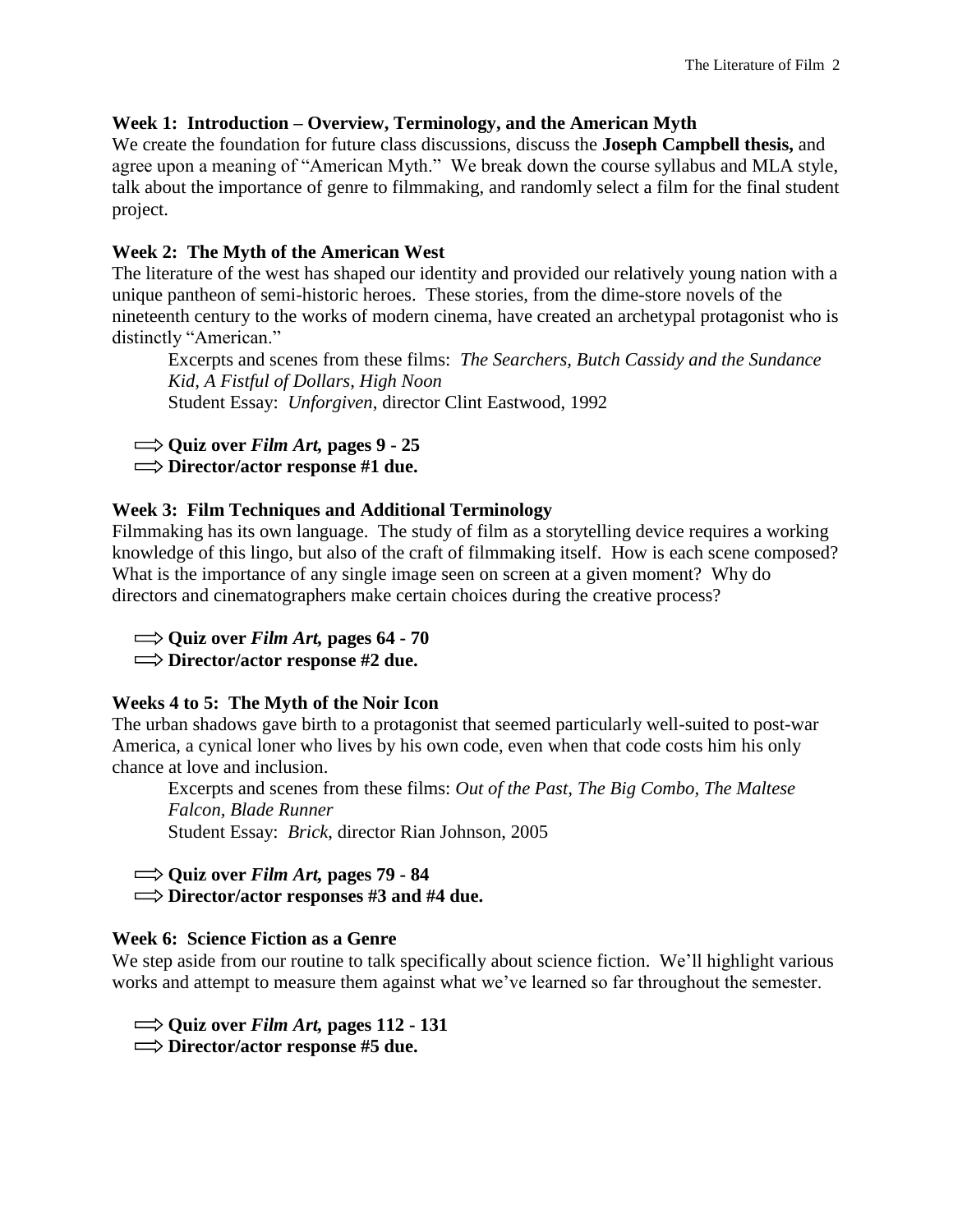#### **Weeks 7 to 8: The Myth of the Rebel**

America's fascination with the "rebel hero" originated as a response to the "social sameness" of the late 1940s and early 50s. Though "the rebel" is now a stereotype, it owes its existence to a character archetype popularized in certain seminal films.

Excerpts and scenes from these films*: The Wild One, Rebel Without a Cause, One Flew Over the Cuckoo's Nest*

Student Essay: *Easy Rider*, director Dennis Hopper, 1969

 $\Rightarrow$  Quiz over *Film Art*, pages 191 - 203

**Director/actor responses #6 and #7 due.**

 $\implies$  **Mid-Term Exam.** (vocabulary, film history, genres)

#### **Weeks 9 to 10: The Myth of Vietnam**

The turmoil of Vietnam changed a generation and reshaped America's relationship with wars and the soldiers who fight them. The films depicting the struggles of Vietnam helped distill the public perception of that conflict into a handful of particular beliefs, some more accurate than others.

Excerpts and scenes from these films: *The Deer Hunter, Platoon, Full Metal Jacket, Good Morning Vietnam* Student Essay: *Born on the Fourth of July*, director Oliver Stone, 1989

 $\implies$  **Quiz over** *Film Art***, pages 216 - 226** 

**Director/actor responses #8 and #9 due.**

#### **Week 11: Independent Film**

We'll talk specifically about "indie" films, highlighting various works and attempt to measure them against what we've learned so far throughout the semester. Students are encouraged to view such films as *Donnie Darko, Garden State, True Romance*, and *Run, Lola, Run,*

 $\implies$  Quiz over *Film Art*, pages 263 - 278

**Director/actor response #10 due.**

### **Weeks 12:** *Clerks*

This week we will watch the indie film *Clerks.*

### **Week 13: The Myth of the Anti-Hero**

Not all protagonists demonstrate the classic "heroic" traits. Expressing an identifiable restlessness and angst, the anti-hero drives the plot forward while simultaneously permitting us to live out our frustrations with authority and those elements of society beyond our control.

Excerpts and scenes from these films*: Falling Down, The Godfather, Citizen Kane, Natural Born Killers, Training Day, Napoleon Dynamite* Student Essay: *Taxi Driver*, director Martin Scorsese, 1976

 $\Rightarrow$  Quiz over *Film Art*, pages 303 - 310

**Director/actor response #11 and #12 due.**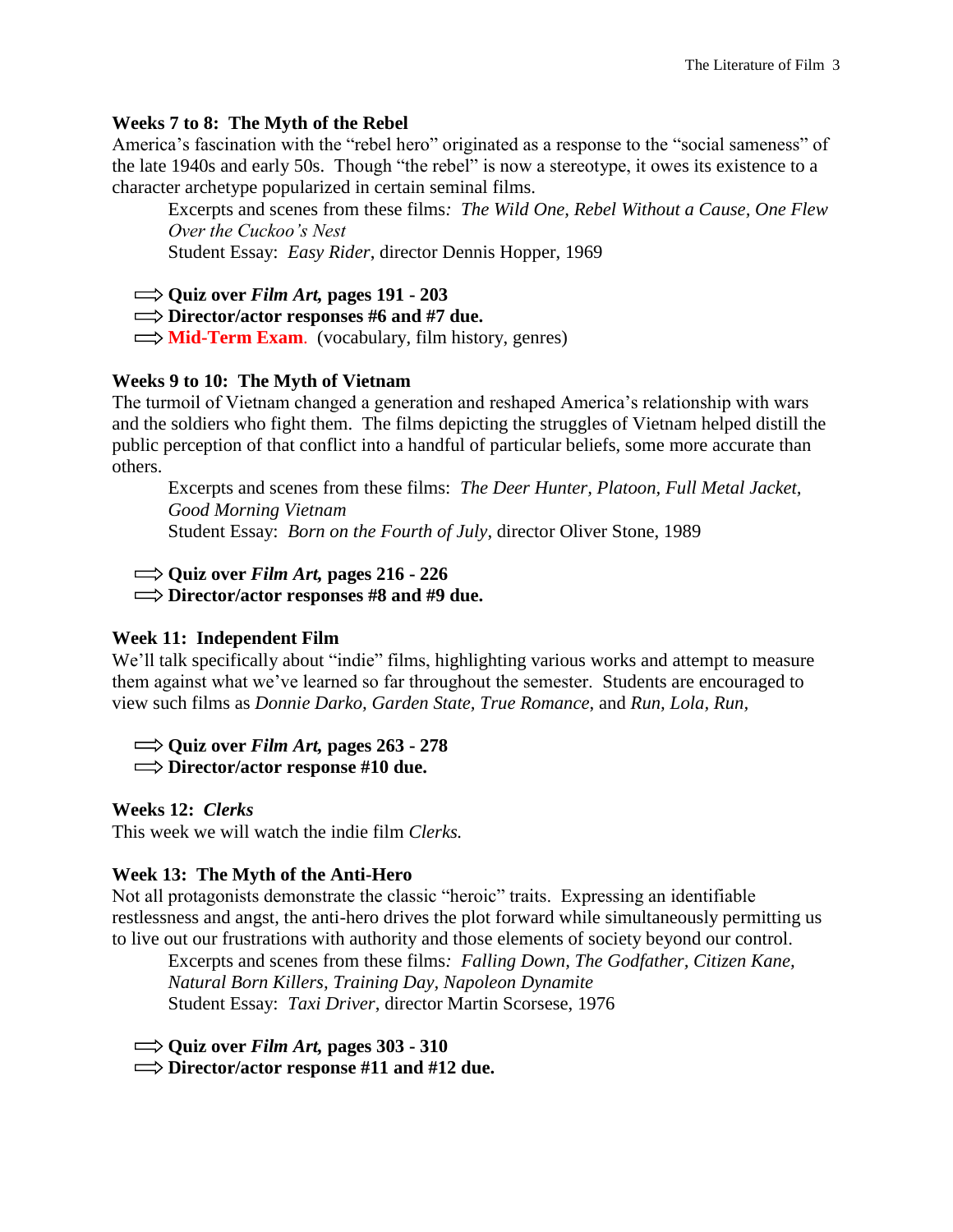### **Weeks 14 to 15: Documentaries, Screenwriting, and Miscellany**

We'll spend the last few weeks of class touching on many other important aspects of storytelling through film, including screenplays and documentaries, casting and financing. We will discuss such award-winning documentaries as *Man on Wire*.

 $\implies$  Quiz over *Film Art*, pages 327 - 336

**Director/actor responses #13 and #14 due.**

# **Week 16**

**I. Director/actor response #15 due.**

**II. Quiz over** *Film Art,* **pages TBA.**

# **II. Final Exam**

The comprehensive final exam consists of  $(1)$  vocabulary learned throughout the semester,  $(2)$ short-answer descriptions of various subgenres, film techniques, relevant social movements, et cetera, (3) directors and actors from our weekly responses, and (4) material from the Campbell thesis.

# **III. Final Paper**

The course culminates in a 2000-word student research paper. The student is randomly assigned a film from the list below and explores a thesis based on the cumulative material covered throughout the semester. The paper will be completed using MLA documentation style. It is the student's responsibility to acquire a copy of his or her assigned film. The thesis and outline require the instructor's prior approval.

- 1. *Apocalypse Now,* director Francis Ford Coppola, 1979
- 2. *American Beauty,* director Sam Mendes, 1999
- 3. *Bonnie and Clyde*, director Arthur Penn, 1967
- 4. *Casablanca,* director Michael Curtiz, 1942
- 5. *Cool Hand Luke*, director Stuart Rosenberg, 1967
- 6. *Dances With Wolves*, director Kevin Costner, 1990
- 7. *Deliverance,* director John Boorman, 1972
- 8. *Drive*, director Nicolas Winding Refn, 2011
- 9. *Hud*, director Martin Ritt, 1963
- 10. *In the Heat of the Night*, director Norman Jewison, 1967
- 11. *Jeremiah Johnson,* director Sydney Pollack, 1972
- 12. *Midnight Cowboy,* director John Schlesinger, 1969
- 13. *Mystic River*, director Clint Eastwood, 2003
- 14. *North By Northwest*, director Alfred Hitchcock, 1959
- 15. *Once Upon a Time in the West*, director Sergio Leone, 1968
- 16. *Raging Bull*, director Martin Scorsese, 1980
- 17. *Rocky*, director John G. Avildsen, 1976
- 18. *Say Anything*, director Cameron Crowe, 1989
- 19. *Sunset Boulevard*, director Billy Wilder, 1951
- 20. *The Big Sleep*, director Howard Hawks, 1946